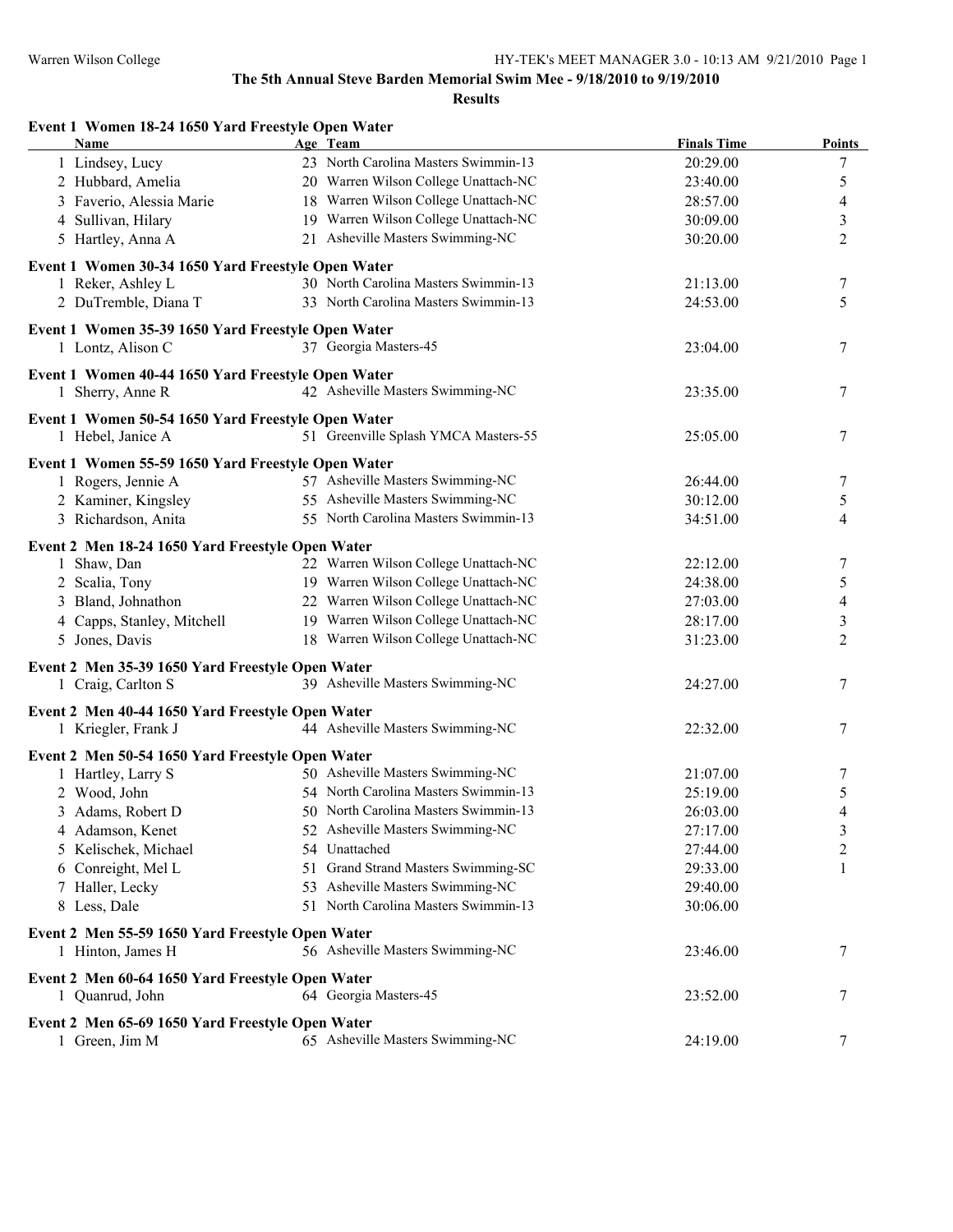| Event 2 Men 70-74 1650 Yard Freestyle Open Water                          |       |                                      |                           |                         |                          |
|---------------------------------------------------------------------------|-------|--------------------------------------|---------------------------|-------------------------|--------------------------|
| 1 Wood, Fred                                                              |       | 70 Unat                              |                           | 32:46.00                | 7                        |
| Event 3 Women 18-24 800 Yard Freestyle Open Water                         |       |                                      |                           |                         |                          |
| 1 Sprouse, Emily June                                                     |       | 18 Warren Wilson College Unattach-NC |                           | 15:14.00                | 7                        |
| 2 Roberts, Breanna                                                        |       | 18 Warren Wilson College Unattach-NC |                           | 15:28.00                | 5                        |
| 3 Pregartner, Heather                                                     |       | 20 Warren Wilson College Unattach-NC |                           | 17:54.00                | $\overline{\mathcal{A}}$ |
| 4 Mead, Laetitia                                                          |       | 19 Warren Wilson College Unattach-NC |                           | 18:25.00                | $\mathfrak{Z}$           |
| 5 Loeb, Rebecca                                                           |       | 22 Warren Wilson College Unattach-NC |                           | 18:57.00                | $\sqrt{2}$               |
| 6 McMerriman, Hannah                                                      |       | 18 Warren Wilson College Unattach-NC |                           | 20:09.00                | 1                        |
|                                                                           |       |                                      |                           |                         |                          |
| Event 3 Women 40-44 800 Yard Freestyle Open Water<br>1 Kramer, Adrienne L |       | 44 Asheville Masters Swimming-NC     |                           | 16:03.00                | 7                        |
| Event 3 Women 50-54 800 Yard Freestyle Open Water                         |       |                                      |                           |                         |                          |
| 1 Hipps, Lou C                                                            |       | 53 Asheville Masters Swimming-NC     |                           | 22:23.00                | 7                        |
| Event 3 Women 55-59 800 Yard Freestyle Open Water                         |       |                                      |                           |                         |                          |
| 1 Less, Karen                                                             |       | 58 North Carolina Masters Swimmin-13 |                           | 30:59.00                | 7                        |
|                                                                           |       |                                      |                           |                         |                          |
| Event 5 Mixed 18+200 Yard Medley Relay                                    |       |                                      |                           |                         |                          |
| 1 Asheville Masters Swimming-NC                                           |       | $\, {\bf B}$                         |                           | 2:09.88                 | 14                       |
| 1) Rogers, Jennie A W57                                                   |       | 2) Owen, Jeffrey J M35               | 3) Pulsifer, Andrew M44   | 4) Battle, Ruth M W48   |                          |
| 27.21                                                                     | 26.95 | D                                    |                           |                         |                          |
| 2 Asheville Masters Swimming-NC                                           |       |                                      |                           | 2:12.61                 | 10                       |
| 1) Hartley, Larry S M50                                                   |       | 2) Delcambre, SarahJane W26          | 3) Kriegler, Frank J M44  | 4) Hartley, Anna A W21  |                          |
| 29.91<br>33.00<br>37.20                                                   | 32.50 |                                      |                           |                         |                          |
| 3 Asheville Masters Swimming-NC                                           |       | $\mathcal{C}$                        |                           | 2:19.41                 | 8                        |
| 1) Sherry, Anne R W42                                                     |       | 2) Adamson, Kenet M52                | 3) Kramer, Adrienne L W44 | 4) Wolfe, Bill P M53    |                          |
| 36.46<br>36.76<br>37.65                                                   | 28.54 |                                      |                           |                         |                          |
| 4 Asheville Masters Swimming-NC                                           |       | $\boldsymbol{A}$                     |                           | 2:33.13                 | 6                        |
| 1) Casey, Nancy W W42<br>42.03<br>45.19<br>38.68                          | 27.23 | 2) Wilson, Debbie R W56              | 3) Green, Jim M M65       | 4) Craig, Carlton S M39 |                          |
|                                                                           |       |                                      |                           |                         |                          |
| Event 7 Women 18-24 100 Yard Freestyle                                    |       |                                      |                           |                         |                          |
| 1 Mitchell, Cassandra J                                                   |       | 22 Greater Knoxville Masters-15      |                           | 1:06.37                 | 7                        |
| 31.63<br>34.74                                                            |       |                                      |                           |                         |                          |
| Event 7 Women 40-44 100 Yard Freestyle                                    |       |                                      |                           |                         |                          |
| 1 Sherry, Anne R                                                          |       | 42 Asheville Masters Swimming-NC     |                           | 1:07.36                 | 7                        |
| 32.21<br>35.15                                                            |       |                                      |                           |                         |                          |
| 2 Casey, Nancy W                                                          |       | 42 Asheville Masters Swimming-NC     |                           | 1:12.58                 | 5                        |
| 34.89<br>37.69                                                            |       |                                      |                           |                         |                          |
|                                                                           |       |                                      |                           |                         |                          |
| Event 7 Women 50-54 100 Yard Freestyle<br>1 Hebel, Janice A               |       | 51 Greenville Splash YMCA Masters-55 |                           | 1:09.14                 | 7                        |
| 32.60<br>36.54                                                            |       |                                      |                           |                         |                          |
|                                                                           |       |                                      |                           |                         |                          |
| Event 7 Women 55-59 100 Yard Freestyle                                    |       |                                      |                           |                         |                          |
| 1 Sargeant, Pat A                                                         |       | 57 Gold Coast Masters-50             |                           | 1:02.27                 | 7                        |
| 30.02<br>32.25                                                            |       |                                      |                           |                         |                          |
| 2 Wilson, Debbie R                                                        |       | 56 Asheville Masters Swimming-NC     |                           | 1:15.84                 | 5                        |
| 36.77<br>39.07                                                            |       |                                      |                           |                         |                          |
| 3 Richardson, Anita                                                       |       | 55 North Carolina Masters Swimmin-13 |                           | 1:40.90                 | 4                        |
| 47.40<br>53.50                                                            |       |                                      |                           |                         |                          |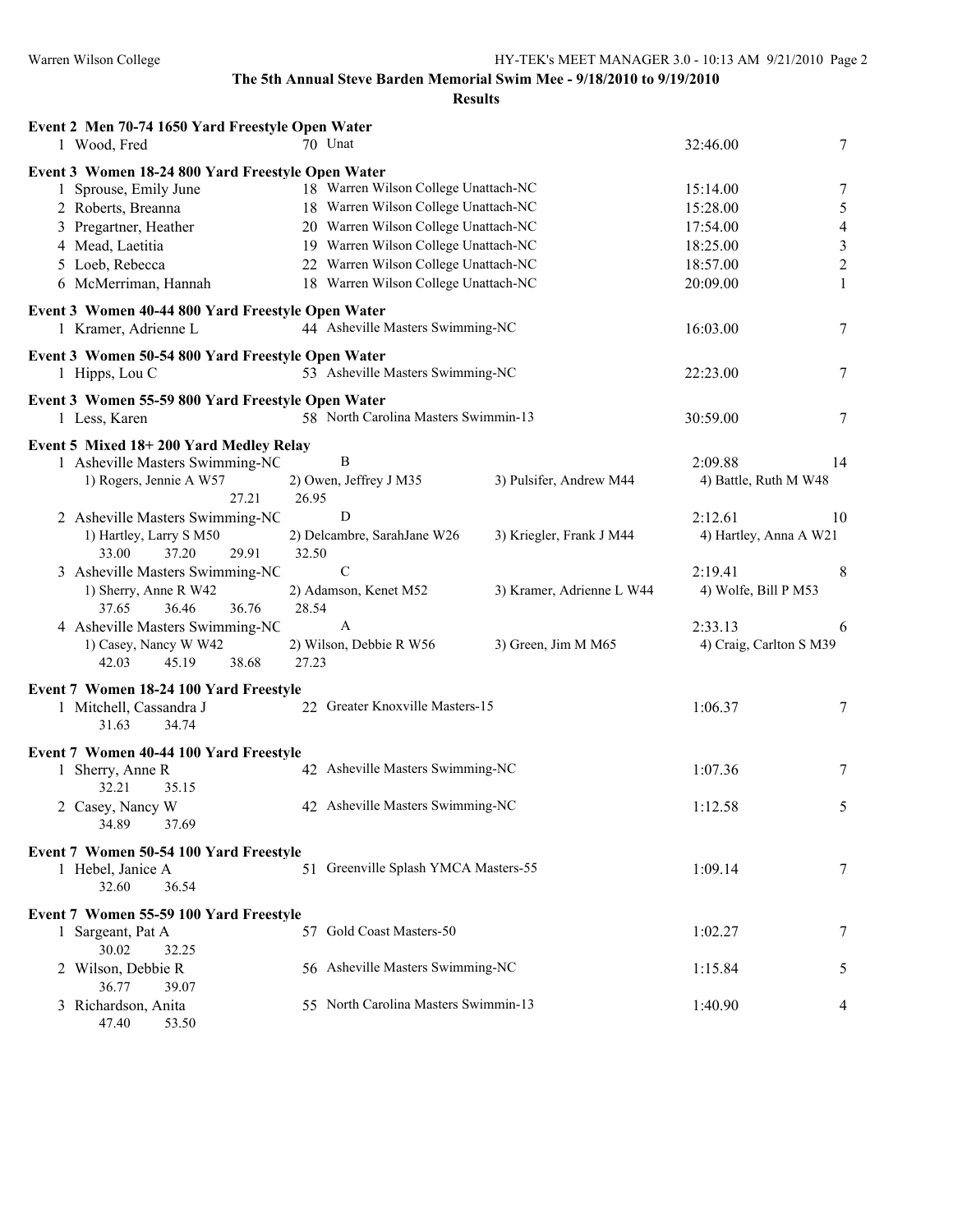| Event 8 Men 25-29 100 Yard Freestyle                              |                                           |         |   |
|-------------------------------------------------------------------|-------------------------------------------|---------|---|
| 1 Shaw, Chris                                                     | 28 Auburn Master Swimmers-15              | 1:03.47 | 7 |
| 28.88<br>34.59                                                    |                                           |         |   |
| Event 8 Men 35-39 100 Yard Freestyle                              |                                           |         |   |
| 1 Owen, Jeffrey J                                                 | 35 Asheville Masters Swimming-NC          | 58.19   | 7 |
| 28.10<br>30.09                                                    |                                           |         |   |
| 2 Craig, Carlton S<br>28.67<br>31.65                              | 39 Asheville Masters Swimming-NC          | 1:00.32 | 5 |
|                                                                   |                                           |         |   |
| Event 8 Men 45-49 100 Yard Freestyle<br>1 Stose, Gil              | 49 Unat                                   | 1:03.01 | 7 |
| 28.75<br>34.26                                                    |                                           |         |   |
| Event 8 Men 50-54 100 Yard Freestyle                              |                                           |         |   |
| 1 Haller, Fritz B                                                 | 51 North Carolina Masters Swimmin-13      | 1:01.89 | 7 |
| 28.37<br>33.52                                                    |                                           |         |   |
| 2 Wolfe, Bill P                                                   | 53 Asheville Masters Swimming-NC          | 1:03.71 | 5 |
| 30.44<br>33.27                                                    |                                           |         |   |
| Event 8 Men 60-64 100 Yard Freestyle                              |                                           |         |   |
| 1 Pillmore, Bill<br>29.91<br>33.65                                | 62 Asheville Masters Swimming-NC          | 1:03.56 | 7 |
| 2 Quanrud, John                                                   | 64 Georgia Masters-45                     | 1:08.98 | 5 |
| 34.39<br>34.59                                                    |                                           |         |   |
| Event 8 Men 65-69 100 Yard Freestyle                              |                                           |         |   |
| 1 Poiletman, Robert M                                             | 66 Columbia Masters-55                    | 1:05.02 | 7 |
| 30.61<br>34.41                                                    |                                           |         |   |
| 2 Green, Jim M<br>35.97                                           | 65 Asheville Masters Swimming-NC          | 1:16.19 | 5 |
| 40.22                                                             |                                           |         |   |
| Event 9 Women 40-44 200 Yard Backstroke                           |                                           |         |   |
| 1 Kramer, Adrienne L<br>42.88<br>46.46<br>45.11                   | 44 Asheville Masters Swimming-NC<br>44.58 | 2:59.03 | 7 |
|                                                                   |                                           |         |   |
| Event 9 Women 50-54 200 Yard Backstroke<br>1 Burlingame, Sharon M | 53 Greater Knoxville Masters-15           | 2:52.75 | 7 |
| 41.28<br>43.97<br>44.90                                           | 42.60                                     |         |   |
| Event 9 Women 55-59 200 Yard Backstroke                           |                                           |         |   |
| 1 Hughes, Maureen C                                               | 57 Gold Coast Masters-50                  | 2:48.98 | 7 |
| 43.34 40.95<br>41.33 43.36                                        |                                           |         |   |
| 2 Wilson, Debbie R                                                | 56 Asheville Masters Swimming-NC          | 3:07.98 | 5 |
| 45.18<br>47.69<br>47.56                                           | 47.55                                     |         |   |
| 3 Richardson, Anita<br>52.32<br>1:52.46<br>55.33                  | 55 North Carolina Masters Swimmin-13      | 3:39.11 | 4 |
|                                                                   |                                           |         |   |
| Event 10 Men 40-44 200 Yard Backstroke<br>1 Pulsifer, Andrew      | 44 Asheville Masters Swimming-NC          | 2:09.01 | 7 |
| 30.79<br>33.07<br>32.64                                           | 32.51                                     |         |   |
| Event 10 Men 50-54 200 Yard Backstroke                            |                                           |         |   |
| 1 Jones, Judd                                                     | 52 Greater Knoxville Masters-15           | 2:24.46 | 7 |
| 33.03<br>36.01<br>37.69                                           | 37.73                                     |         |   |
| Event 10 Men 60-64 200 Yard Backstroke                            |                                           |         |   |
| 1 Quanrud, John                                                   | 64 Georgia Masters-45                     | 3:15.39 | 7 |
| 1:27.86<br>14.21<br>48.06                                         | 45.26                                     |         |   |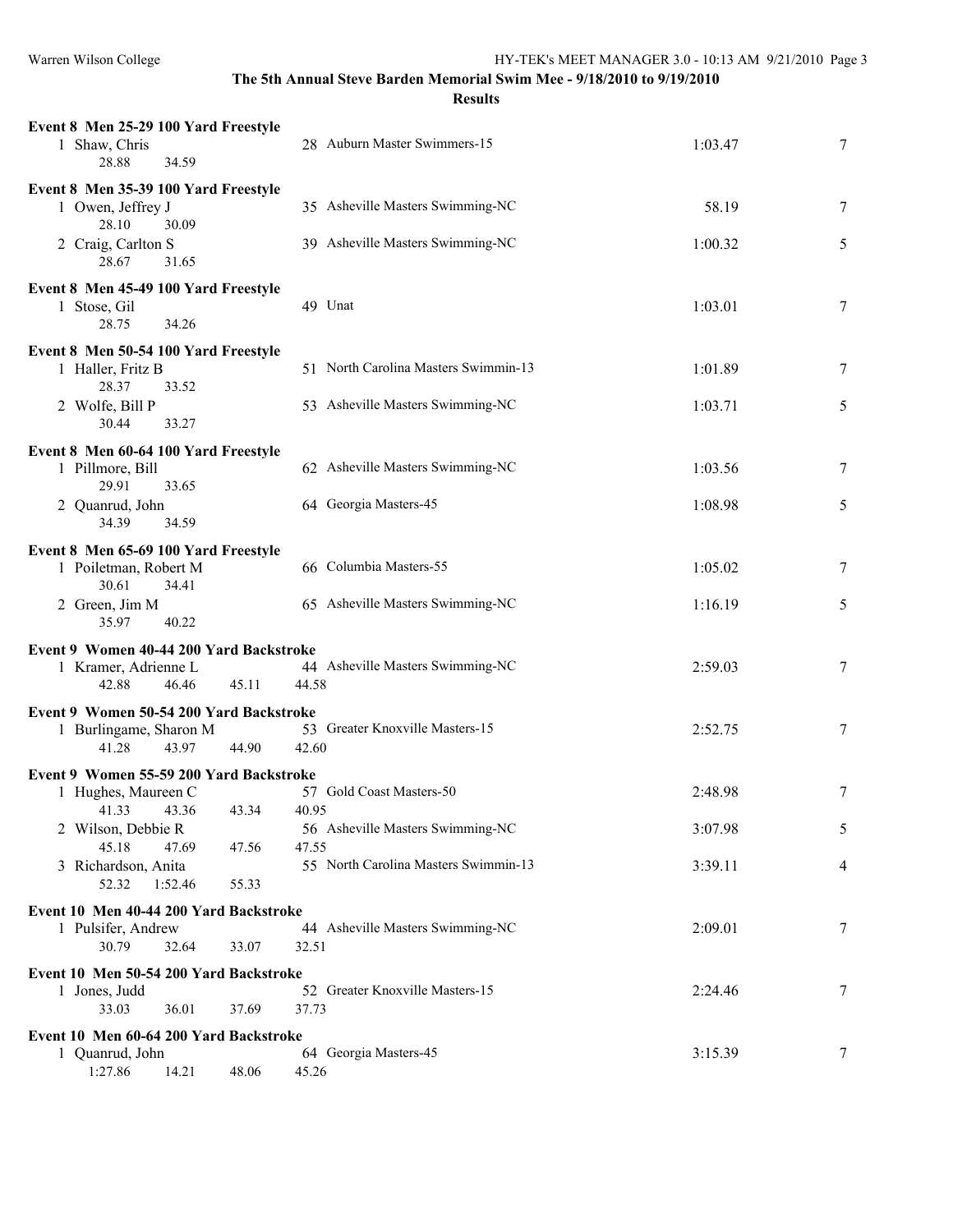| Event 11 Women 18-24 50 Yard Butterfly<br>1 Mitchell, Cassandra J | 22 Greater Knoxville Masters-15      | 32.52   | 7 |
|-------------------------------------------------------------------|--------------------------------------|---------|---|
| Event 11 Women 40-44 50 Yard Butterfly<br>1 Atkinson, Caroline C  | 40 North Carolina Masters Swimmin-13 | 34.19   | 7 |
| Event 11 Women 45-49 50 Yard Butterfly<br>1 Battle, Ruth M        | 48 Asheville Masters Swimming-NC     | 29.85   | 7 |
| Event 11 Women 55-59 50 Yard Butterfly                            |                                      |         |   |
| 1 Sargeant, Pat A                                                 | 57 Gold Coast Masters-50             | 31.19   | 7 |
| 2 Hughes, Maureen C                                               | 57 Gold Coast Masters-50             | 33.11   | 5 |
| Event 12 Men 35-39 50 Yard Butterfly<br>1 Owen, Jeffrey J         | 35 Asheville Masters Swimming-NC     | 29.55   | 7 |
| Event 12 Men 40-44 50 Yard Butterfly                              |                                      |         |   |
| 1 Kriegler, Frank J                                               | 44 Asheville Masters Swimming-NC     | 29.97   | 7 |
| Event 12 Men 50-54 50 Yard Butterfly                              |                                      |         |   |
| 1 Wolfe, Bill P                                                   | 53 Asheville Masters Swimming-NC     | 29.88   | 7 |
| 2 Haller, Fritz B                                                 | 51 North Carolina Masters Swimmin-13 | 34.23   | 5 |
| Event 12 Men 55-59 50 Yard Butterfly                              |                                      |         |   |
| 1 Payne, Bob R                                                    | 59 North Carolina Masters Swimmin-13 | 33.28   | 7 |
| Event 12 Men 65-69 50 Yard Butterfly                              |                                      |         |   |
| 1 Green, Jim M                                                    | 65 Asheville Masters Swimming-NC     | 35.93   | 7 |
| Event 12 Men 70-74 50 Yard Butterfly<br>1 Magnarella, Paul J      | 72 Asheville Masters Swimming-NC     | 37.70   | 7 |
| Event 12 Men 75-79 50 Yard Butterfly<br>1 Mitchell, Mitch E       | 78 Asheville Masters Swimming-NC     | 34.59   | 7 |
| Event 13 Women 40-44 200 Yard IM                                  |                                      |         |   |
| 1 Kramer, Adrienne L                                              | 44 Asheville Masters Swimming-NC     | 3:02.15 | 7 |
| 40.72<br>46.69                                                    | 42.13<br>52.61                       |         |   |
| Event 13 Women 50-54 200 Yard IM                                  |                                      |         |   |
| 1 Burlingame, Sharon M                                            | 53 Greater Knoxville Masters-15      | 3:06.79 | 7 |
| 44.34<br>45.78                                                    | 53.28<br>43.39                       |         |   |
| Event 13 Women 55-59 200 Yard IM                                  |                                      |         |   |
| 1 Sargeant, Pat A                                                 | 57 Gold Coast Masters-50             | 2:38.20 | 7 |
| 32.83<br>41.00                                                    | 49.88<br>34.49                       |         |   |
| <b>Event 14 Men 40-44 200 Yard IM</b>                             |                                      |         |   |
| 1 Pulsifer, Andrew                                                | 44 Asheville Masters Swimming-NC     | 2:09.48 | 7 |
| 27.60<br>33.10                                                    | 37.87<br>30.91                       |         |   |
| Event 14 Men 50-54 200 Yard IM                                    |                                      |         |   |
| 1 Jones, Judd                                                     | 52 Greater Knoxville Masters-15      | 2:28.49 | 7 |
| 31.69<br>37.36                                                    | 33.68<br>45.76                       |         |   |
| 2 Hartley, Larry S                                                | 50 Asheville Masters Swimming-NC     | 2:38.08 | 5 |
| 32.56<br>42.54                                                    | 35.70<br>47.28                       |         |   |
| <b>Event 14 Men 60-64 200 Yard IM</b>                             |                                      |         |   |
| 1 Pillmore, Bill                                                  | 62 Asheville Masters Swimming-NC     | 2:46.44 | 7 |
| 37.29<br>43.72                                                    | 37.88<br>47.55                       |         |   |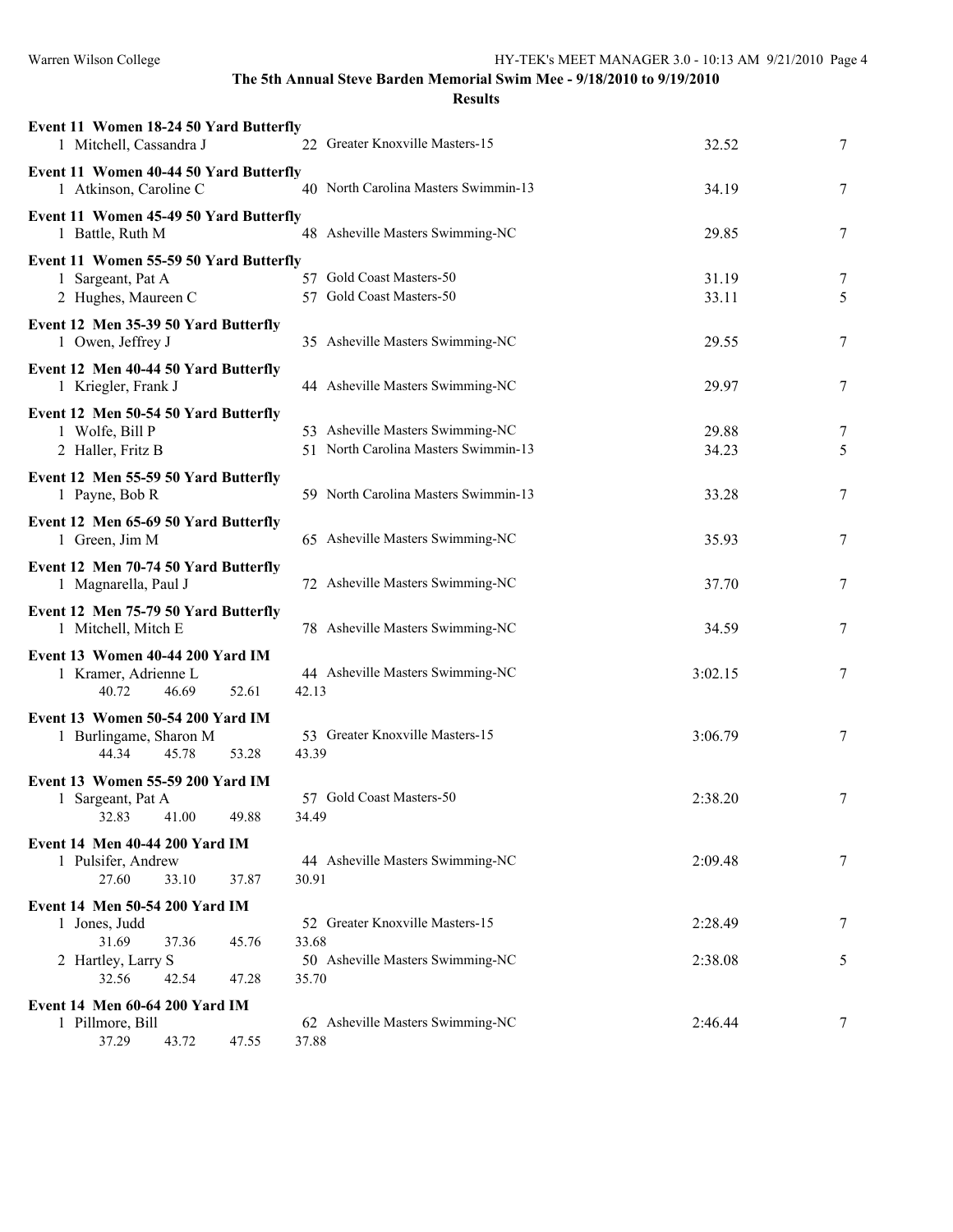| Event 14 Men 65-69 200 Yard IM<br>1 Green, Jim M<br>40.15<br>51.11<br>51.03                  | 65 Asheville Masters Swimming-NC<br>42.72 | 3:05.01 | 7 |
|----------------------------------------------------------------------------------------------|-------------------------------------------|---------|---|
| Event 15 Women 40-44 100 Yard Breaststroke<br>1 Atkinson, Caroline C<br>41.83<br>47.15       | 40 North Carolina Masters Swimmin-13      | 1:28.98 | 7 |
| Event 15 Women 50-54 100 Yard Breaststroke<br>1 Hebel, Janice A<br>42.32<br>47.13            | 51 Greenville Splash YMCA Masters-55      | 1:29.45 | 7 |
| Event 16 Men 25-29 100 Yard Breaststroke<br>1 Shaw, Chris<br>39.37<br>45.49                  | 28 Auburn Master Swimmers-15              | 1:24.86 | 7 |
| Event 16 Men 35-39 100 Yard Breaststroke<br>1 Owen, Jeffrey J<br>34.93<br>38.28              | 35 Asheville Masters Swimming-NC          | 1:13.21 | 7 |
| Event 16 Men 40-44 100 Yard Breaststroke<br>1 Kriegler, Frank J<br>35.70<br>40.98            | 44 Asheville Masters Swimming-NC          | 1:16.68 | 7 |
| Event 16 Men 50-54 100 Yard Breaststroke<br>1 Wolfe, Bill P<br>37.62<br>42.91                | 53 Asheville Masters Swimming-NC          | 1:20.53 | 7 |
| 2 Adamson, Kenet<br>37.92<br>43.05                                                           | 52 Asheville Masters Swimming-NC          | 1:20.97 | 5 |
| Event 16 Men 55-59 100 Yard Breaststroke<br>1 Payne, Bob R<br>37.85<br>45.55                 | 59 North Carolina Masters Swimmin-13      | 1:23.40 | 7 |
| Event 16 Men 65-69 100 Yard Breaststroke<br>1 Green, Jim M<br>46.57<br>43.69                 | 65 Asheville Masters Swimming-NC          | 1:30.26 | 7 |
| Event 17 Women 35-39 200 Yard Butterfly<br>1 Lontz, Alison C<br>36.28<br>42.61<br>44.28      | 37 Georgia Masters-45<br>43.22            | 2:46.39 | 7 |
| Event 17 Women 40-44 200 Yard Butterfly<br>1 Kramer, Adrienne L<br>44.26<br>50.80<br>51.66   | 44 Asheville Masters Swimming-NC<br>49.32 | 3:16.04 | 7 |
| Event 17 Women 55-59 200 Yard Butterfly<br>1 Rogers, Jennie A<br>47.01<br>1:00.79<br>2:05.01 | 57 Asheville Masters Swimming-NC          | 3:52.81 | 7 |
| Event 18 Men 65-69 200 Yard Butterfly<br>1 Poiletman, Robert M<br>33.57<br>39.71<br>40.69    | 66 Columbia Masters-55<br>36.02           | 2:29.99 | 7 |
| Event 19 Women 18-24 50 Yard Backstroke<br>1 Mitchell, Cassandra J                           | 22 Greater Knoxville Masters-15           | 33.98   | 7 |
| Event 19 Women 25-29 50 Yard Backstroke<br>1 Delcambre, SarahJane                            | 26 Asheville Masters Swimming-NC          | 33.90   | 7 |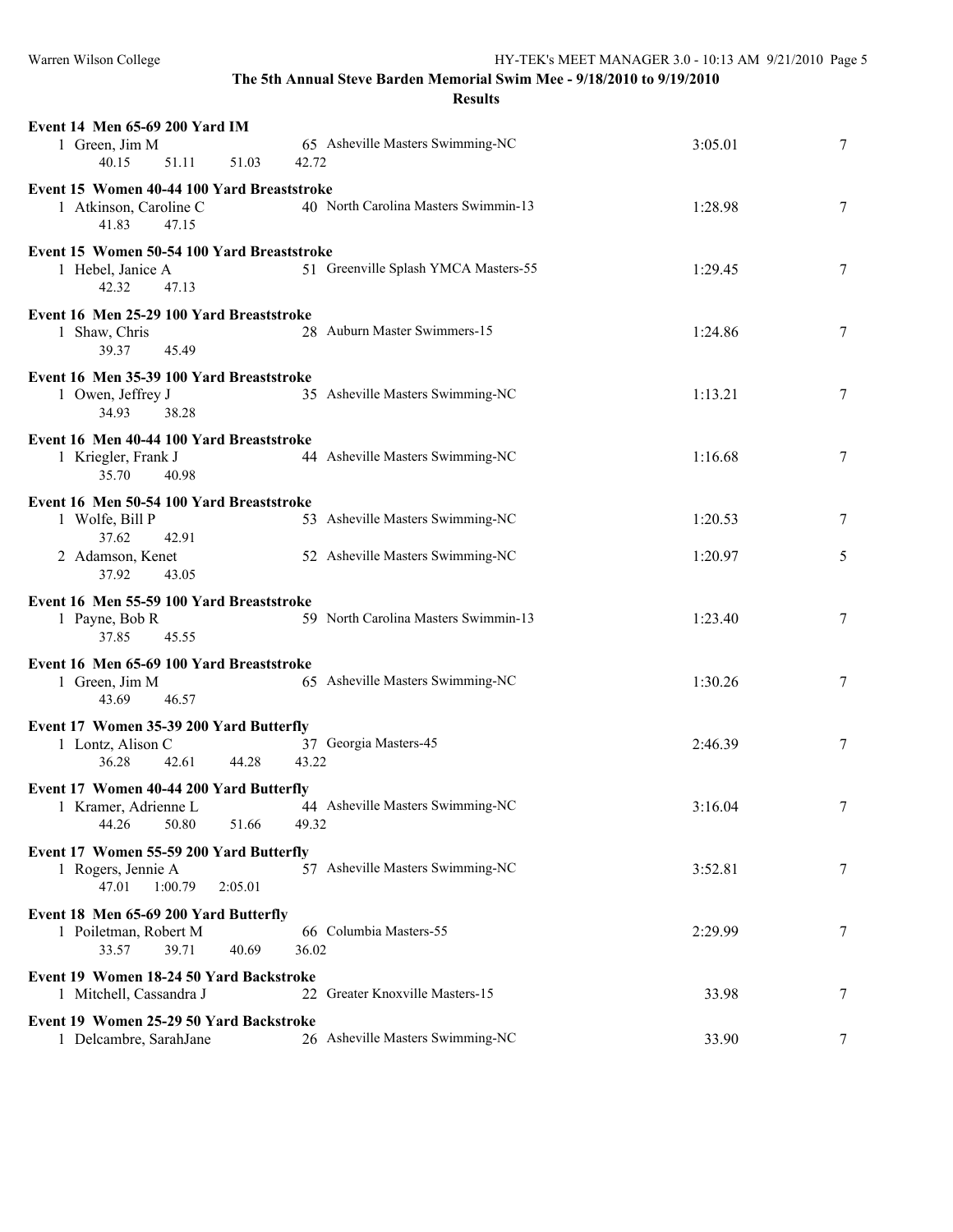| Event 19 Women 40-44 50 Yard Backstroke                     |                                                                                   |                           |
|-------------------------------------------------------------|-----------------------------------------------------------------------------------|---------------------------|
| 1 Atkinson, Caroline C                                      | 40 North Carolina Masters Swimmin-13                                              | 40.77<br>7                |
| 2 Casey, Nancy W                                            | 42 Asheville Masters Swimming-NC                                                  | 5<br>41.19                |
| Event 19 Women 50-54 50 Yard Backstroke                     |                                                                                   |                           |
| 1 Burlingame, Sharon M                                      | 53 Greater Knoxville Masters-15                                                   | 37.32<br>7                |
| 2 Hebel, Janice A                                           | 51 Greenville Splash YMCA Masters-55                                              | 5<br>40.68                |
| Event 19 Women 55-59 50 Yard Backstroke                     |                                                                                   |                           |
| 1 Hughes, Maureen C                                         | 57 Gold Coast Masters-50                                                          | 33.85<br>7                |
| 2 Sargeant, Pat A                                           | 57 Gold Coast Masters-50                                                          | 34.20<br>5                |
| 3 Richardson, Anita                                         | 55 North Carolina Masters Swimmin-13                                              | 48.09<br>4                |
| Event 20 Men 35-39 50 Yard Backstroke                       |                                                                                   |                           |
| 1 Craig, Carlton S                                          | 39 Asheville Masters Swimming-NC                                                  | 36.30<br>7                |
|                                                             |                                                                                   |                           |
| Event 20 Men 45-49 50 Yard Backstroke                       | 49 Unat                                                                           |                           |
| --- Stose, Gil                                              |                                                                                   | DQ                        |
| Event 20 Men 50-54 50 Yard Backstroke                       |                                                                                   |                           |
| 1 Jones, Judd                                               | 52 Greater Knoxville Masters-15                                                   | 7<br>29.67                |
| Event 20 Men 60-64 50 Yard Backstroke                       |                                                                                   |                           |
| 1 Pillmore, Bill                                            | 62 Asheville Masters Swimming-NC                                                  | 35.13<br>7                |
| 2 Quanrud, John                                             | 64 Georgia Masters-45                                                             | 5<br>40.85                |
| Event 20 Men 65-69 50 Yard Backstroke                       |                                                                                   |                           |
| 1 Green, Jim M                                              | 65 Asheville Masters Swimming-NC                                                  | 41.85<br>7                |
| Event 20 Men 70-74 50 Yard Backstroke                       |                                                                                   |                           |
| 1 Magnarella, Paul J                                        | 72 Asheville Masters Swimming-NC                                                  | 42.12<br>7                |
|                                                             |                                                                                   |                           |
| Event 20 Men 75-79 50 Yard Backstroke                       |                                                                                   |                           |
| 1 Mitchell, Mitch E                                         | 78 Asheville Masters Swimming-NC                                                  | 34.77<br>7                |
| Event 23 Mixed 18+200 Yard Freestyle Relay                  |                                                                                   |                           |
| 1 Asheville Masters Swimming-NC                             | B                                                                                 | 1:56.44<br>14             |
| 1) Hartley, Larry S M50                                     | 3) Sherry, Anne R W42<br>2) Hartley, Anna A W21                                   | 4) Pulsifer, Andrew M44   |
| 27.75<br>31.50<br>32.19                                     | 25.00                                                                             |                           |
| 2 Asheville Masters Swimming-NC                             | $\mathcal{C}$                                                                     | 2:01.65<br>10             |
| 1) Casey, Nancy W W42<br>30.96<br>26.85<br>36.78            | 2) Craig, Carlton S M39<br>3) Rogers, Jennie A W57<br>27.06                       | 4) Owen, Jeffrey J M35    |
| 3 Asheville Masters Swimming-NC                             | A                                                                                 | 2:17.93<br>8              |
| 1) Green, Jim M M65                                         | 2) Wilson, Debbie R W56<br>3) Hinton, James H M56                                 | 4) Kramer, Adrienne L W44 |
| 34.59<br>35.56<br>35.82                                     | 31.96                                                                             |                           |
|                                                             |                                                                                   |                           |
| Event 25 Women 40-44 500 Yard Freestyle<br>1 Sherry, Anne R | 42 Asheville Masters Swimming-NC                                                  | 6:35.32<br>7              |
| 34.80<br>38.20<br>39.25                                     | 40.20<br>40.15<br>40.35<br>40.50<br>40.31                                         |                           |
| 41.06<br>40.50                                              |                                                                                   |                           |
|                                                             |                                                                                   |                           |
| Event 25 Women 50-54 500 Yard Freestyle                     |                                                                                   |                           |
| 1 Hebel, Janice A<br>35.54<br>39.27<br>40.46                | 51 Greenville Splash YMCA Masters-55<br>41.44<br>41.79<br>42.12<br>42.59<br>42.68 | 6:50.77<br>7              |
| 42.68<br>42.20                                              |                                                                                   |                           |
|                                                             |                                                                                   |                           |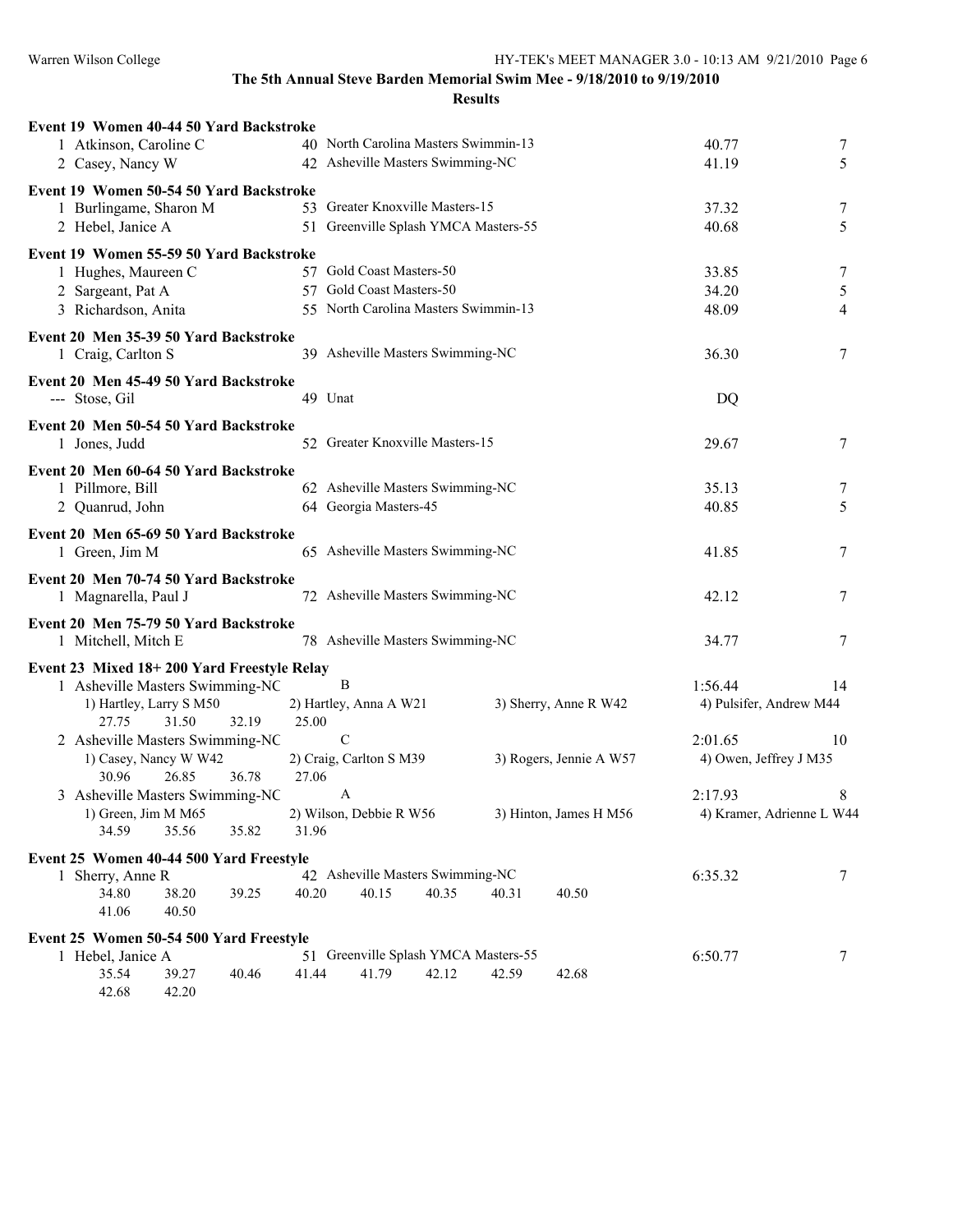| Event 25 Women 55-59 500 Yard Freestyle |       |       |         |                       |                                      |         |       |         |                 |
|-----------------------------------------|-------|-------|---------|-----------------------|--------------------------------------|---------|-------|---------|-----------------|
| 1 Wilson, Debbie R                      |       |       |         |                       | 56 Asheville Masters Swimming-NC     |         |       | 6:45.85 | $7\phantom{.0}$ |
| 36.81                                   | 40.24 | 40.76 | 41.17   | 41.35                 | 41.03                                | 41.28   | 41.30 |         |                 |
| 41.24                                   | 40.67 |       |         |                       |                                      |         |       |         |                 |
| Event 26 Men 40-44 500 Yard Freestyle   |       |       |         |                       |                                      |         |       |         |                 |
| 1 Kriegler, Frank J                     |       |       |         |                       | 44 Asheville Masters Swimming-NC     |         |       | 5:53.16 | 7               |
| 32.15                                   | 34.57 | 34.76 | 35.01   | 35.59                 | 35.76                                | 36.37   | 37.23 |         |                 |
| 36.58                                   | 35.14 |       |         |                       |                                      |         |       |         |                 |
|                                         |       |       |         |                       |                                      |         |       |         |                 |
| Event 26 Men 50-54 500 Yard Freestyle   |       |       |         |                       |                                      |         |       |         |                 |
| 1 Jones, Judd                           |       |       |         |                       | 52 Greater Knoxville Masters-15      |         |       | 5:54.24 | 7               |
| 31.74                                   | 35.52 | 36.11 | 36.31   | 36.41                 | 35.89                                | 35.93   | 36.10 |         |                 |
| 35.57                                   | 34.66 |       |         |                       |                                      |         |       |         |                 |
| 2 Adams, Robert D                       |       |       |         |                       | 50 North Carolina Masters Swimmin-13 |         |       | 7:08.26 | 5               |
| 38.49                                   | 42.06 | 43.08 | 44.49   | 44.44                 | 44.78                                | 43.83   | 43.93 |         |                 |
| 43.26                                   | 39.90 |       |         |                       |                                      |         |       |         |                 |
| 3 Conreight, Mel L                      |       |       |         |                       | 51 Grand Strand Masters Swimming-SC  |         |       | 7:56.66 | $\overline{4}$  |
| 39.59                                   |       |       |         |                       | 49.63                                | 3:05.09 |       |         |                 |
| Event 26 Men 55-59 500 Yard Freestyle   |       |       |         |                       |                                      |         |       |         |                 |
| 1 Hinton, James H                       |       |       |         |                       | 56 Asheville Masters Swimming-NC     |         |       | 6:24.66 | $\overline{7}$  |
| 32.66                                   | 36.73 | 38.39 | 39.45   | 39.98                 | 39.93                                | 39.75   | 39.66 |         |                 |
| 39.72                                   | 38.39 |       |         |                       |                                      |         |       |         |                 |
|                                         |       |       |         |                       |                                      |         |       |         |                 |
| Event 26 Men 60-64 500 Yard Freestyle   |       |       |         |                       |                                      |         |       |         |                 |
| 1 Quanrud, John                         |       |       |         | 64 Georgia Masters-45 |                                      |         |       | 6:46.78 | 7               |
| 38.93                                   | 42.06 | 42.60 | 42.38   | 41.85                 | 40.91                                | 40.30   | 40.21 |         |                 |
| 40.18                                   | 37.36 |       |         |                       |                                      |         |       |         |                 |
| Event 26 Men 65-69 500 Yard Freestyle   |       |       |         |                       |                                      |         |       |         |                 |
| 1 Green, Jim M                          |       |       |         |                       | 65 Asheville Masters Swimming-NC     |         |       | 6:46.10 | 7               |
| 36.89                                   | 41.16 | 42.41 | 41.60   | 42.31                 | 41.41                                | 41.73   | 41.33 |         |                 |
| 40.43                                   | 36.83 |       |         |                       |                                      |         |       |         |                 |
| Event 26 Men 70-74 500 Yard Freestyle   |       |       |         |                       |                                      |         |       |         |                 |
| 1 Wood, Fred                            |       |       | 70 Unat |                       |                                      |         |       | 9:02.71 | $\overline{7}$  |
| 43.59                                   | 51.85 | 54.53 | 57.14   | 56.79                 | 56.90                                | 56.35   | 56.01 |         |                 |
| 57.38                                   | 52.17 |       |         |                       |                                      |         |       |         |                 |
|                                         |       |       |         |                       |                                      |         |       |         |                 |
| Event 27 Women 40-44 200 Yard Freestyle |       |       |         |                       |                                      |         |       |         |                 |
| 1 Sherry, Anne R                        |       |       |         |                       | 42 Asheville Masters Swimming-NC     |         |       | 2:29.61 | 7               |
| 33.98 37.70                             |       | 38.77 | 39.16   |                       |                                      |         |       |         |                 |
| Event 27 Women 50-54 200 Yard Freestyle |       |       |         |                       |                                      |         |       |         |                 |
| 1 Burlingame, Sharon M                  |       |       |         |                       | 53 Greater Knoxville Masters-15      |         |       | 2:47.53 | 7               |
| 38.82                                   | 43.30 | 43.35 | 42.06   |                       |                                      |         |       |         |                 |
|                                         |       |       |         |                       |                                      |         |       |         |                 |
| Event 27 Women 55-59 200 Yard Freestyle |       |       |         |                       | 57 Asheville Masters Swimming-NC     |         |       |         |                 |
| 1 Rogers, Jennie A                      |       |       |         |                       |                                      |         |       | 2:52.07 | 7               |
| 39.71                                   | 43.62 | 44.95 | 43.79   |                       |                                      |         |       |         |                 |
| Event 28 Men 25-29 200 Yard Freestyle   |       |       |         |                       |                                      |         |       |         |                 |
| 1 Shaw, Chris                           |       |       |         |                       | 28 Auburn Master Swimmers-15         |         |       | 2:31.02 | 7               |
| 33.01                                   | 38.25 | 40.02 | 39.74   |                       |                                      |         |       |         |                 |
| Event 28 Men 45-49 200 Yard Freestyle   |       |       |         |                       |                                      |         |       |         |                 |
| 1 Ericson, Dave A                       |       |       | 49 Unat |                       |                                      |         |       | 2:44.19 | 7               |
| 37.07                                   | 42.06 | 44.34 | 40.72   |                       |                                      |         |       |         |                 |
|                                         |       |       |         |                       |                                      |         |       |         |                 |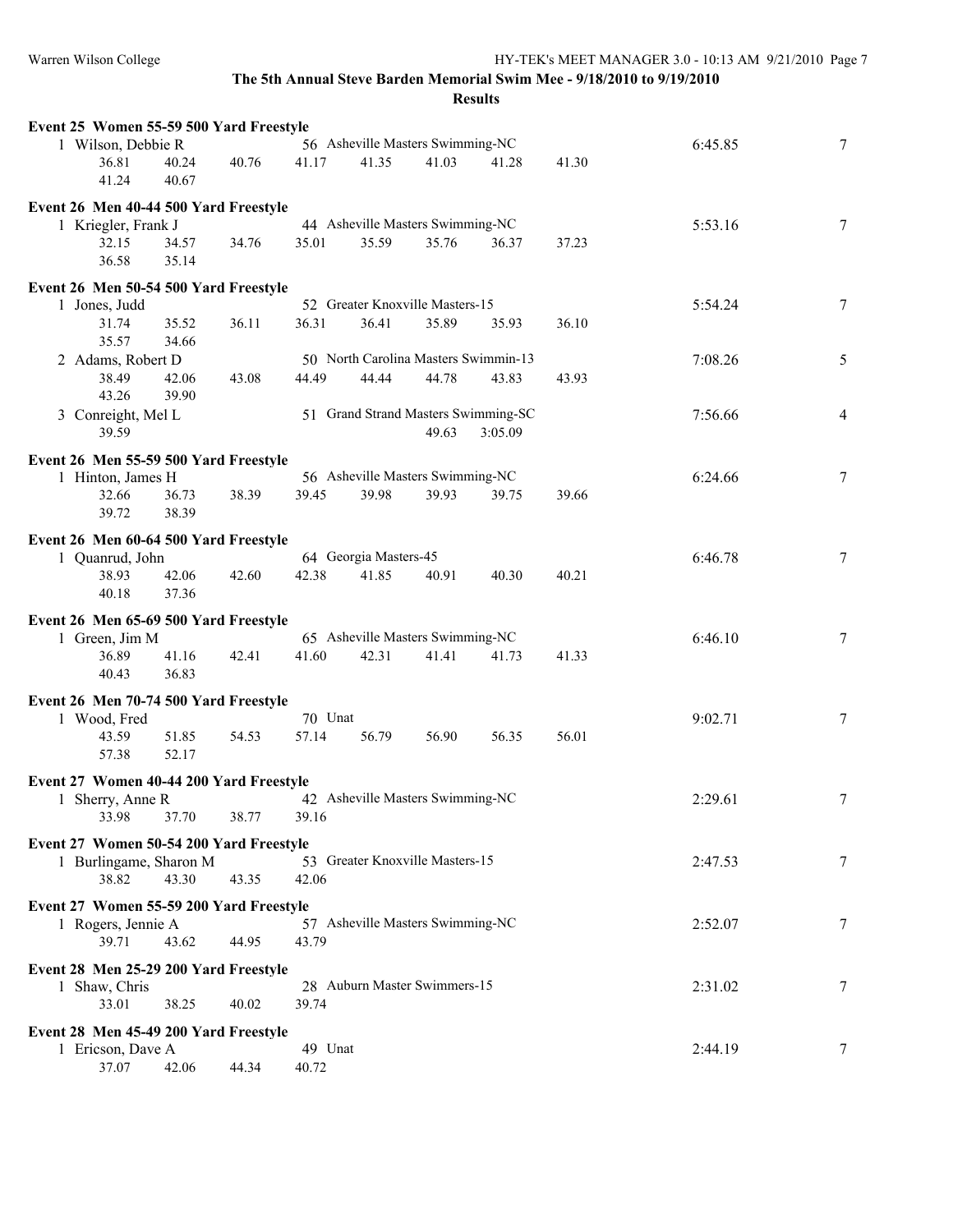| Event 28 Men 50-54 200 Yard Freestyle<br>1 Conreight, Mel L                                                                    | 51 Grand Strand Masters Swimming-SC<br>43.77                                                                | 2:53.99                       | 7                |
|--------------------------------------------------------------------------------------------------------------------------------|-------------------------------------------------------------------------------------------------------------|-------------------------------|------------------|
| Event 28 Men 60-64 200 Yard Freestyle<br>1 Quanrud, John<br>36.97<br>40.28<br>40.21                                            | 64 Georgia Masters-45<br>37.92                                                                              | 2:35.38                       | $\tau$           |
| Event 28 Men 65-69 200 Yard Freestyle<br>1 Torrico, Rudy<br>51.73<br>1:00.87<br>1:06.05                                        | 68 North Carolina Masters Swimmin-13<br>1:03.38                                                             | 4:02.03                       | $\tau$           |
| Event 29 Women 18-24 100 Yard IM<br>1 Mitchell, Cassandra J<br>34.86<br>40.63<br>2 Hartley, Anna A<br>42.34<br>48.00           | 22 Greater Knoxville Masters-15<br>21 Asheville Masters Swimming-NC                                         | 1:15.49<br>1:30.34            | 7<br>5           |
| Event 29 Women 40-44 100 Yard IM<br>1 Kramer, Adrienne L<br>37.25<br>45.37                                                     | 44 Asheville Masters Swimming-NC                                                                            | 1:22.62                       | $\tau$           |
| Event 29 Women 55-59 100 Yard IM<br>1 Sargeant, Pat A<br>33.01<br>38.76<br>2 Hughes, Maureen C<br>35.24<br>41.70               | 57 Gold Coast Masters-50<br>57 Gold Coast Masters-50                                                        | 1:11.77<br>1:16.94            | $\tau$<br>5      |
| Event 30 Men 35-39 100 Yard IM<br>1 Owen, Jeffrey J<br>31.54<br>36.16<br>2 Craig, Carlton S<br>34.49<br>37.54                  | 35 Asheville Masters Swimming-NC<br>39 Asheville Masters Swimming-NC                                        | 1:07.70<br>1:12.03            | 7<br>5           |
| Event 30 Men 40-44 100 Yard IM<br>1 Pulsifer, Andrew<br>27.40<br>32.09<br>2 Kriegler, Frank J<br>32.62<br>36.93                | 44 Asheville Masters Swimming-NC<br>44 Asheville Masters Swimming-NC                                        | 59.49<br>1:09.55              | $\tau$<br>5      |
| Event 30 Men 50-54 100 Yard IM<br>1 Jones, Judd<br>30.01<br>36.96<br>2 Hartley, Larry S<br>33.37<br>39.12<br>3 Adams, Robert D | 52 Greater Knoxville Masters-15<br>50 Asheville Masters Swimming-NC<br>50 North Carolina Masters Swimmin-13 | 1:06.97<br>1:12.49<br>1:24.93 | $\tau$<br>5<br>4 |
| Event 30 Men 55-59 100 Yard IM<br>1 Hinton, James H<br>37.43<br>39.95<br>2 Payne, Bob R<br>37.44<br>42.65                      | 56 Asheville Masters Swimming-NC<br>59 North Carolina Masters Swimmin-13                                    | 1:17.38<br>1:20.09            | 7<br>5           |
| Event 30 Men 65-69 100 Yard IM<br>1 Green, Jim M<br>39.66<br>42.86                                                             | 65 Asheville Masters Swimming-NC                                                                            | 1:22.52                       | 7                |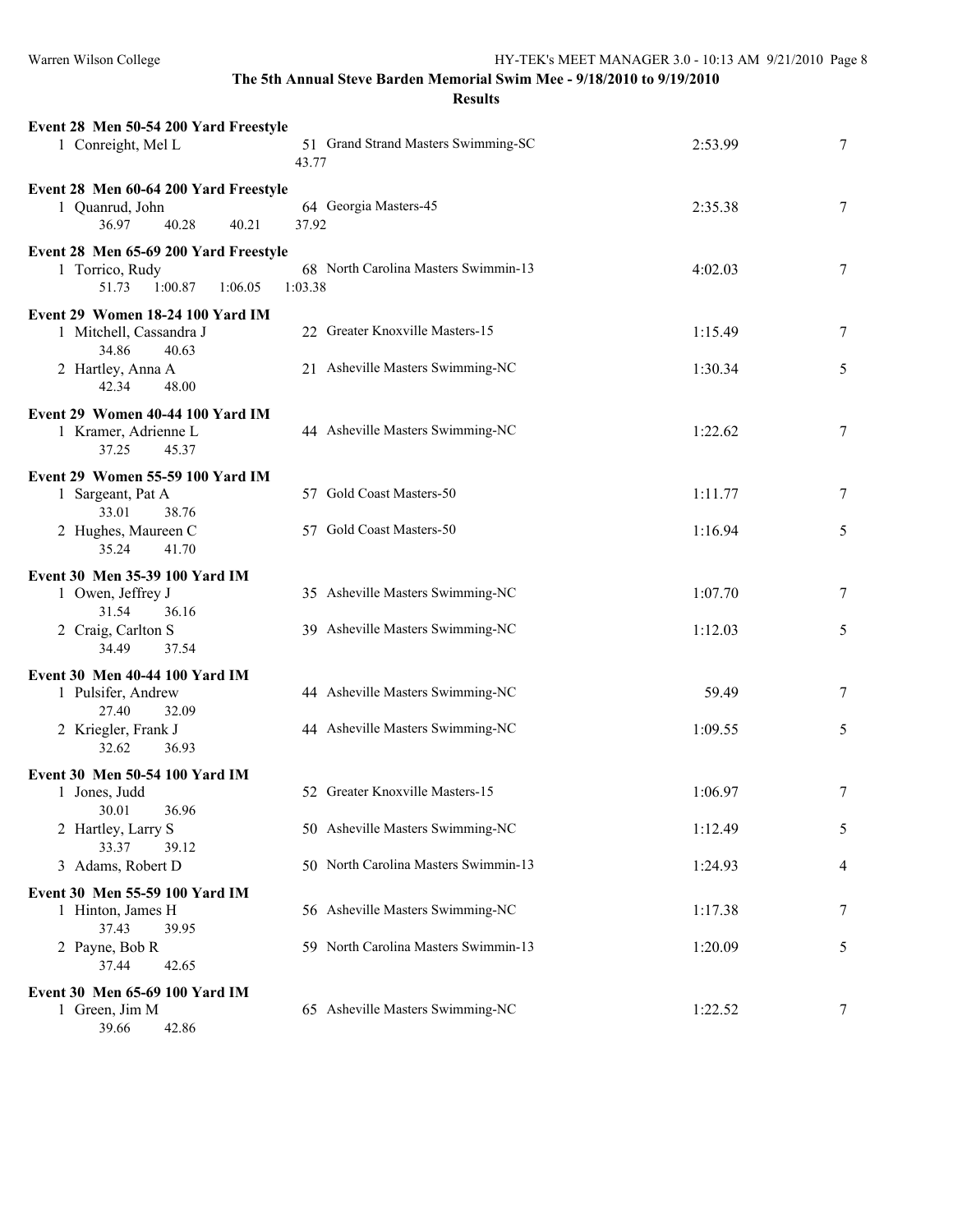| Event 30 Men 70-74 100 Yard IM                                   |                                               |         |   |
|------------------------------------------------------------------|-----------------------------------------------|---------|---|
| 1 Magnarella, Paul J<br>39.63<br>45.28                           | 72 Asheville Masters Swimming-NC              | 1:24.91 | 7 |
| Event 31 Women 50-54 200 Yard Breaststroke                       |                                               |         |   |
| 1 Hebel, Janice A                                                | 51 Greenville Splash YMCA Masters-55          | 3:13.18 | 7 |
| 44.50<br>48.59<br>49.71<br>2 Burlingame, Sharon M                | 50.38<br>53 Greater Knoxville Masters-15      | 3:22.51 | 5 |
| 51.24<br>44.91<br>52.79                                          | 53.57                                         |         |   |
| Event 32 Men 50-54 200 Yard Breaststroke                         |                                               |         |   |
| 1 Adamson, Kenet<br>40.07<br>45.98<br>47.39                      | 52 Asheville Masters Swimming-NC<br>46.72     | 3:00.16 | 7 |
|                                                                  |                                               |         |   |
| Event 32 Men 55-59 200 Yard Breaststroke                         |                                               |         |   |
| 1 Payne, Bob R<br>41.27<br>50.31<br>52.71                        | 59 North Carolina Masters Swimmin-13<br>47.80 | 3:12.09 | 7 |
| Event 32 Men 60-64 200 Yard Breaststroke                         |                                               |         |   |
| 1 Pillmore, Bill                                                 | 62 Asheville Masters Swimming-NC              | 2:56.40 | 7 |
| 39.85<br>45.34<br>45.53                                          | 45.68                                         |         |   |
|                                                                  |                                               |         |   |
| Event 33 Women 45-49 100 Yard Butterfly                          |                                               |         |   |
| 1 Battle, Ruth M                                                 | 48 Asheville Masters Swimming-NC              | 1:09.23 | 7 |
| 32.30<br>36.93                                                   |                                               |         |   |
| Event 33 Women 55-59 100 Yard Butterfly                          |                                               |         |   |
| 1 Sargeant, Pat A                                                | 57 Gold Coast Masters-50                      | 1:12.54 | 7 |
| 33.62<br>38.92                                                   |                                               |         |   |
|                                                                  |                                               |         |   |
|                                                                  |                                               |         |   |
| Event 34 Men 40-44 100 Yard Butterfly                            | 44 Asheville Masters Swimming-NC              | 58.08   | 7 |
| 1 Pulsifer, Andrew<br>27.37<br>30.71                             |                                               |         |   |
|                                                                  |                                               |         |   |
| Event 34 Men 65-69 100 Yard Butterfly                            |                                               |         |   |
| 1 Green, Jim M<br>39.56<br>44.80                                 | 65 Asheville Masters Swimming-NC              | 1:24.36 | 7 |
|                                                                  |                                               |         |   |
| Event 35 Women 40-44 400 Yard IM                                 |                                               |         |   |
| 1 Sherry, Anne R                                                 | 42 Asheville Masters Swimming-NC              | 6:09.18 | 7 |
| 41.79<br>47.45<br>46.20                                          | 45.37<br>52.74<br>53.38<br>41.21<br>41.04     |         |   |
| 2 Kramer, Adrienne L                                             | 44 Asheville Masters Swimming-NC              | 6:25.84 | 5 |
| 43.18<br>47.22<br>48.97                                          | 48.67<br>52.42<br>54.96<br>44.88<br>45.54     |         |   |
| Event 35 Women 50-54 400 Yard IM                                 |                                               |         |   |
| 1 Burlingame, Sharon M                                           | 53 Greater Knoxville Masters-15               | 6:37.43 | 7 |
| 52.36<br>45.22<br>49.06                                          | 54.51<br>48.33<br>55.39<br>47.53<br>45.03     |         |   |
| Event 36 Men 50-54 400 Yard IM                                   |                                               |         |   |
| 1 Jones, Judd                                                    | 52 Greater Knoxville Masters-15               | 5:26.29 | 7 |
| 35.98<br>43.31<br>40.06                                          | 48.25<br>47.70<br>40.11<br>35.91<br>34.97     |         |   |
| Event 37 Women 18-24 100 Yard Backstroke                         |                                               |         |   |
| 1 Mitchell, Cassandra J                                          | 22 Greater Knoxville Masters-15               | 1:14.80 | 7 |
| 36.00<br>38.80                                                   |                                               |         |   |
|                                                                  |                                               |         |   |
| Event 37 Women 40-44 100 Yard Backstroke<br>1 Kramer, Adrienne L | 44 Asheville Masters Swimming-NC              | 1:24.77 | 7 |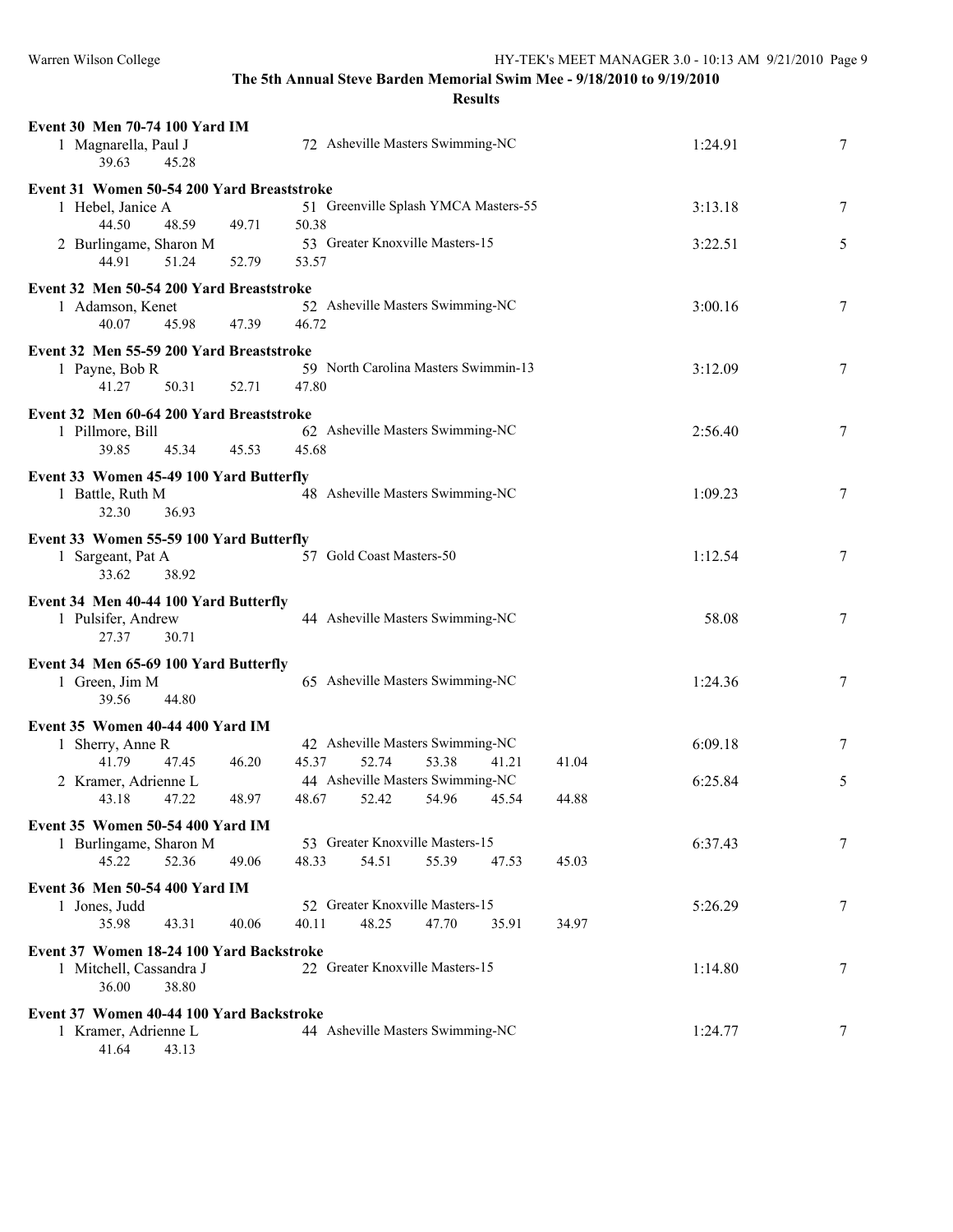| Event 37 Women 50-54 100 Yard Backstroke<br>1 Burlingame, Sharon M<br>41.76<br>42.07 | 53 Greater Knoxville Masters-15      | 1:23.83 | 7 |
|--------------------------------------------------------------------------------------|--------------------------------------|---------|---|
| Event 37 Women 55-59 100 Yard Backstroke                                             |                                      |         |   |
| 1 Sargeant, Pat A<br>36.71<br>36.41                                                  | 57 Gold Coast Masters-50             | 1:13.12 | 7 |
| 2 Hughes, Maureen C<br>38.59<br>38.85                                                | 57 Gold Coast Masters-50             | 1:17.44 | 5 |
| 3 Wilson, Debbie R<br>44.57<br>46.18                                                 | 56 Asheville Masters Swimming-NC     | 1:30.75 | 4 |
|                                                                                      |                                      |         |   |
| Event 38 Men 40-44 100 Yard Backstroke<br>1 Pulsifer, Andrew<br>28.59<br>29.83       | 44 Asheville Masters Swimming-NC     | 58.42   | 7 |
| Event 38 Men 50-54 100 Yard Backstroke                                               |                                      |         |   |
| 1 Hartley, Larry S<br>36.07<br>36.61                                                 | 50 Asheville Masters Swimming-NC     | 1:12.68 | 7 |
| Event 38 Men 60-64 100 Yard Backstroke                                               |                                      |         |   |
| 1 Pillmore, Bill<br>37.05<br>38.29                                                   | 62 Asheville Masters Swimming-NC     | 1:15.34 | 7 |
| 2 Quanrud, John<br>42.33<br>41.71                                                    | 64 Georgia Masters-45                | 1:24.04 | 5 |
|                                                                                      |                                      |         |   |
| Event 38 Men 65-69 100 Yard Backstroke<br>1 Green, Jim M<br>44.62<br>45.86           | 65 Asheville Masters Swimming-NC     | 1:30.48 | 7 |
| Event 39 Women 40-44 50 Yard Breaststroke                                            |                                      |         |   |
| 1 Atkinson, Caroline C                                                               | 40 North Carolina Masters Swimmin-13 | 41.14   | 7 |
| Event 39 Women 50-54 50 Yard Breaststroke                                            |                                      |         |   |
| 1 Hebel, Janice A                                                                    | 51 Greenville Splash YMCA Masters-55 | 40.86   | 7 |
| Event 39 Women 55-59 50 Yard Breaststroke                                            |                                      |         |   |
| 1 Hughes, Maureen C                                                                  | 57 Gold Coast Masters-50             | 41.36   | 7 |
|                                                                                      | 57 Asheville Masters Swimming-NC     |         |   |
| 2 Rogers, Jennie A                                                                   |                                      | 45.50   | 5 |
| Event 40 Men 25-29 50 Yard Breaststroke                                              |                                      |         |   |
| 1 Shaw, Chris                                                                        | 28 Auburn Master Swimmers-15         | 38.45   | 7 |
| Event 40 Men 35-39 50 Yard Breaststroke                                              |                                      |         |   |
| 1 Owen, Jeffrey J                                                                    | 35 Asheville Masters Swimming-NC     | 34.83   | 7 |
|                                                                                      |                                      |         |   |
| Event 40 Men 45-49 50 Yard Breaststroke                                              |                                      |         |   |
| 1 Stose, Gil                                                                         | 49 Unat                              | 37.46   | 7 |
| 2 Ericson, Dave A                                                                    | 49 Unat                              | 42.77   | 5 |
| Event 40 Men 50-54 50 Yard Breaststroke<br>1 Adamson, Kenet                          | 52 Asheville Masters Swimming-NC     | 37.26   | 7 |
| Event 40 Men 55-59 50 Yard Breaststroke                                              |                                      |         |   |
| 1 Payne, Bob R                                                                       | 59 North Carolina Masters Swimmin-13 | 35.58   | 7 |
| Event 40 Men 65-69 50 Yard Breaststroke                                              |                                      |         |   |
| 1 Green, Jim M                                                                       | 65 Asheville Masters Swimming-NC     | 40.64   | 7 |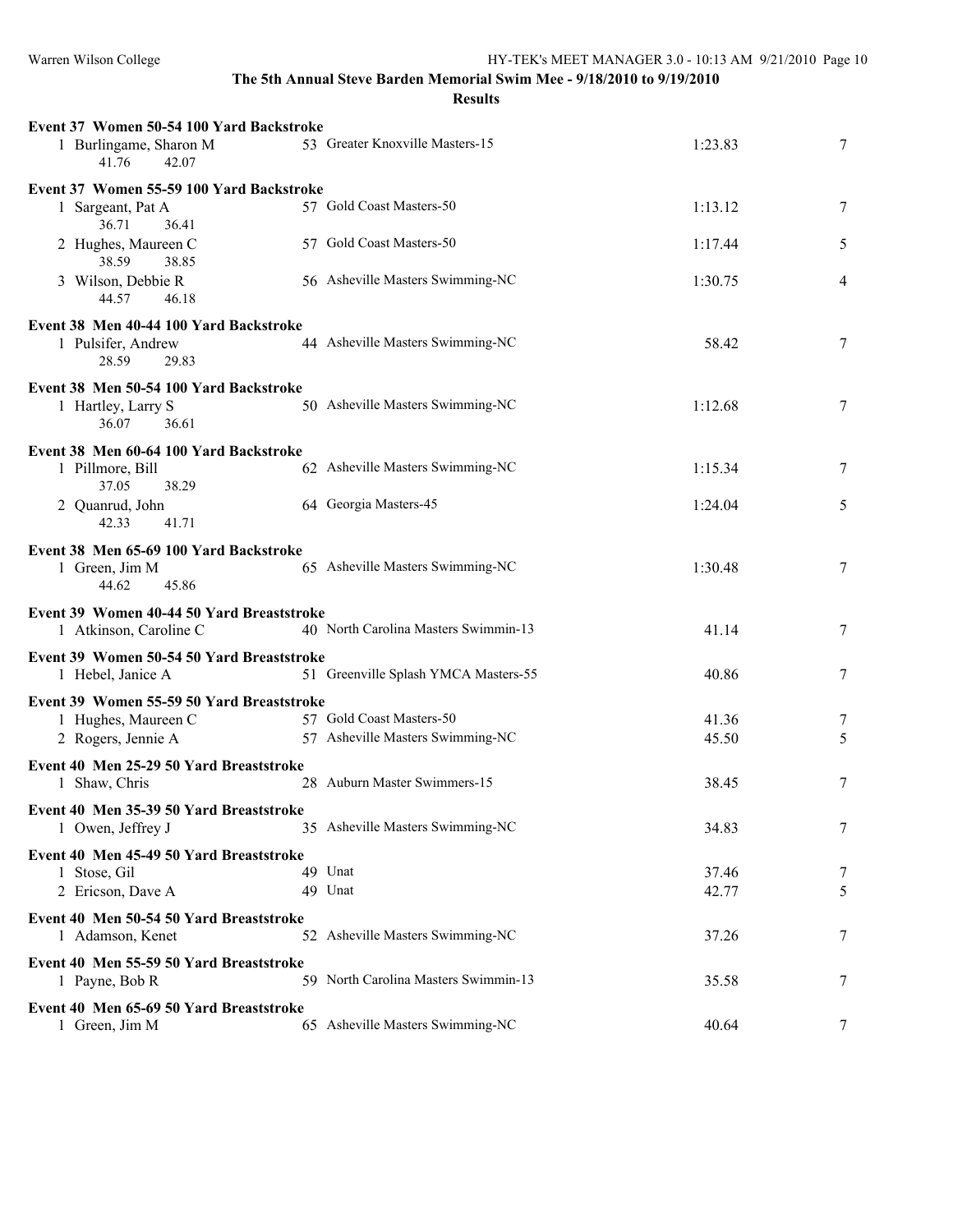| Event 40 Men 70-74 50 Yard Breaststroke<br>1 Wood, Fred      |    | 70 Unat                                  | 49.07 | 7   |
|--------------------------------------------------------------|----|------------------------------------------|-------|-----|
| Event 41 Women 18-24 50 Yard Freestyle                       |    |                                          |       |     |
| 1 Mitchell, Cassandra J                                      |    | 22 Greater Knoxville Masters-15          | 30.06 | 7   |
| 2 Hartley, Anna A                                            |    | 21 Asheville Masters Swimming-NC         | 30.96 | 5   |
|                                                              |    |                                          |       |     |
| Event 41 Women 40-44 50 Yard Freestyle<br>1 Casey, Nancy W   |    | 42 Asheville Masters Swimming-NC         | 30.90 | 7   |
| 2 Sherry, Anne R                                             |    | 42 Asheville Masters Swimming-NC         | 31.47 | 5   |
| 3 Atkinson, Caroline C                                       |    | 40 North Carolina Masters Swimmin-13     | 32.35 | 4   |
|                                                              |    |                                          |       |     |
| Event 41 Women 45-49 50 Yard Freestyle                       |    |                                          |       |     |
| 1 Battle, Ruth M                                             |    | 48 Asheville Masters Swimming-NC         | 26.68 | 7   |
| Event 41 Women 50-54 50 Yard Freestyle                       |    |                                          |       |     |
| 1 Hebel, Janice A                                            | 51 | Greenville Splash YMCA Masters-55        | 32.19 | 7   |
| Event 41 Women 55-59 50 Yard Freestyle                       |    |                                          |       |     |
| 1 Sargeant, Pat A                                            |    | 57 Gold Coast Masters-50                 | 28.59 | 7   |
| 2 Hughes, Maureen C                                          |    | 57 Gold Coast Masters-50                 | 31.43 | 5   |
| Event 42 Men 25-29 50 Yard Freestyle                         |    |                                          |       |     |
| 1 Shaw, Chris                                                |    | 28 Auburn Master Swimmers-15             | 28.46 | 7   |
|                                                              |    |                                          |       |     |
| Event 42 Men 35-39 50 Yard Freestyle<br>1 Craig, Carlton S   |    | 39 Asheville Masters Swimming-NC         | 26.34 | 7   |
| 2 Owen, Jeffrey J                                            |    | 35 Asheville Masters Swimming-NC         | 26.42 | 5   |
|                                                              |    |                                          |       |     |
| Event 42 Men 45-49 50 Yard Freestyle                         |    |                                          |       |     |
| 1 Stose, Gil                                                 |    | 49 Unat                                  | 27.96 | 7   |
| 2 Ericson, Dave A                                            |    | 49 Unat                                  | 30.31 | 5   |
| Event 42 Men 50-54 50 Yard Freestyle                         |    |                                          |       |     |
| 1 Jones, Judd                                                |    | 52 Greater Knoxville Masters-15          | 26.10 | 7   |
| 2 Haller, Fritz B                                            |    | 51 North Carolina Masters Swimmin-13     | 26.62 | 5   |
| Event 42 Men 60-64 50 Yard Freestyle                         |    |                                          |       |     |
| 1 Quanrud, John                                              |    | 64 Georgia Masters-45                    | 30.41 | 7   |
| Event 42 Men 65-69 50 Yard Freestyle                         |    |                                          |       |     |
| 1 Torrico, Rudy                                              |    | 68 North Carolina Masters Swimmin-13     | 43.07 | 7   |
|                                                              |    |                                          |       |     |
| Event 42 Men 70-74 50 Yard Freestyle<br>1 Magnarella, Paul J |    | 72 Asheville Masters Swimming-NC         | 32.44 | 7   |
|                                                              |    |                                          |       |     |
| <b>Combined Team Scores</b>                                  |    |                                          |       |     |
|                                                              |    | Combined Team Scores - Through Event 42  |       |     |
| 1. Asheville Masters Swimming                                |    | 650<br>2. North Carolina Masters Swimmin |       | 156 |
| 3 - Graatar Knovvilla Masters                                |    | 138<br>4. Gold Coast Masters             |       | 05  |

| 1. Asheville Masters Swimming     | 650 | 2. North Carolina Masters Swimmin | 156 |
|-----------------------------------|-----|-----------------------------------|-----|
| 3. Greater Knoxville Masters      | 138 | 4. Gold Coast Masters             | 95  |
| 5. Georgia Masters                | 64  | 6. Warren Wilson College Unattach | 55  |
| 7. Greenville Splash YMCA Masters | 54  | 8. Unat                           | 38  |
| 9. Auburn Master Swimmers         | 35  | $10.$ Unat                        | 21  |
| 11. Columbia Masters              | 14  | 12. Grand Strand Masters Swimming | 12  |
| 13. Unattached                    | C   |                                   |     |
|                                   |     |                                   |     |